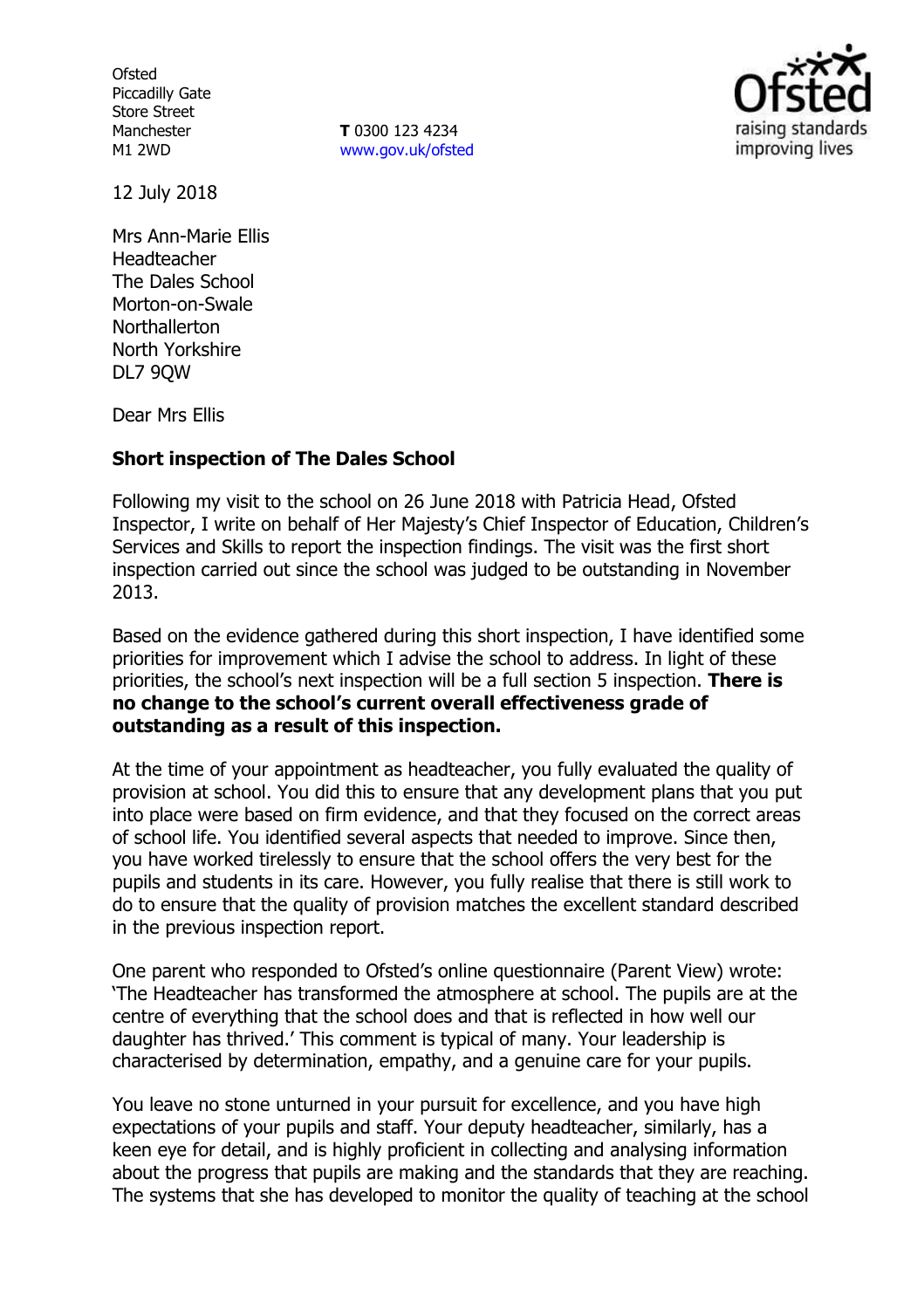

are strong.

You and your deputy headteacher now have a proven track record of improving provision at the school. Last year, for example, you noticed that the progress that some girls were making in their personal and social development was not strong enough. You also noticed that some teachers' expectations of pupils who have autism spectrum disorder were not as high as they could have been, and their questioning did not deepen these pupils' thinking enough. As a result of the changes that you made, and the training that you put into place, these groups of pupils now make strong progress.

Teaching in the early years and in primary and secondary classes (Years 7 to 11) is strong. It is characterised by planning that effectively meets the needs of pupils, and an appropriate focus on supporting them both emotionally and physically. The themes and topics that you have chosen as a basis for the curriculum are both relevant and interesting. In primary classes, your planning includes additional activities which you call 'suitcase for life'. Here, you ensure that all pupils, irrespective of their background or ability, have experiences that are important in childhood. You ensure, for example, that building a snowman, or singing 'The wheels on the bus' while doing the actions, are enjoyed by all of your pupils.

You are acutely aware that the quality of provision for students in the sixth form is less strong than in other classes. Your deputy headteacher has started to use the monitoring systems used in the early years and primary classes within the sixth form. As a result, the quality of teaching is improving. You know, however, that the systems for checking the progress that sixth-form students are making, and the standards that they are reaching, are not fully embedded. You accept that planning for sixth-form students' individual needs is not as strong as in other key stages at school.

In dealing with other areas of school life, you admit that keeping the website up to date with high-quality information has not been a priority for you. You are aware that the school website is not fully compliant with statutory requirements and are planning to address this.

In seeking to improve the quality of education at school, you have been successful in rallying your staff and improving morale. You have developed an increasingly strong team of middle leaders, all of whom are involved in 'strategic planning action groups'. These groups focus on different aspects of the school, such as the use of technology in lessons, developing mechanisms to consider pupils' views, careers and enterprise, and personal, social and health education.

## **Safeguarding is effective.**

Safeguarding procedures are alive at school and are understood by staff. Policies used to keep pupils safe are effective, and staff training is up to date. An example of this is the care that is taken to ensure that pupils arrive safely into school from taxis or other means of transport, and that they move safely around the building.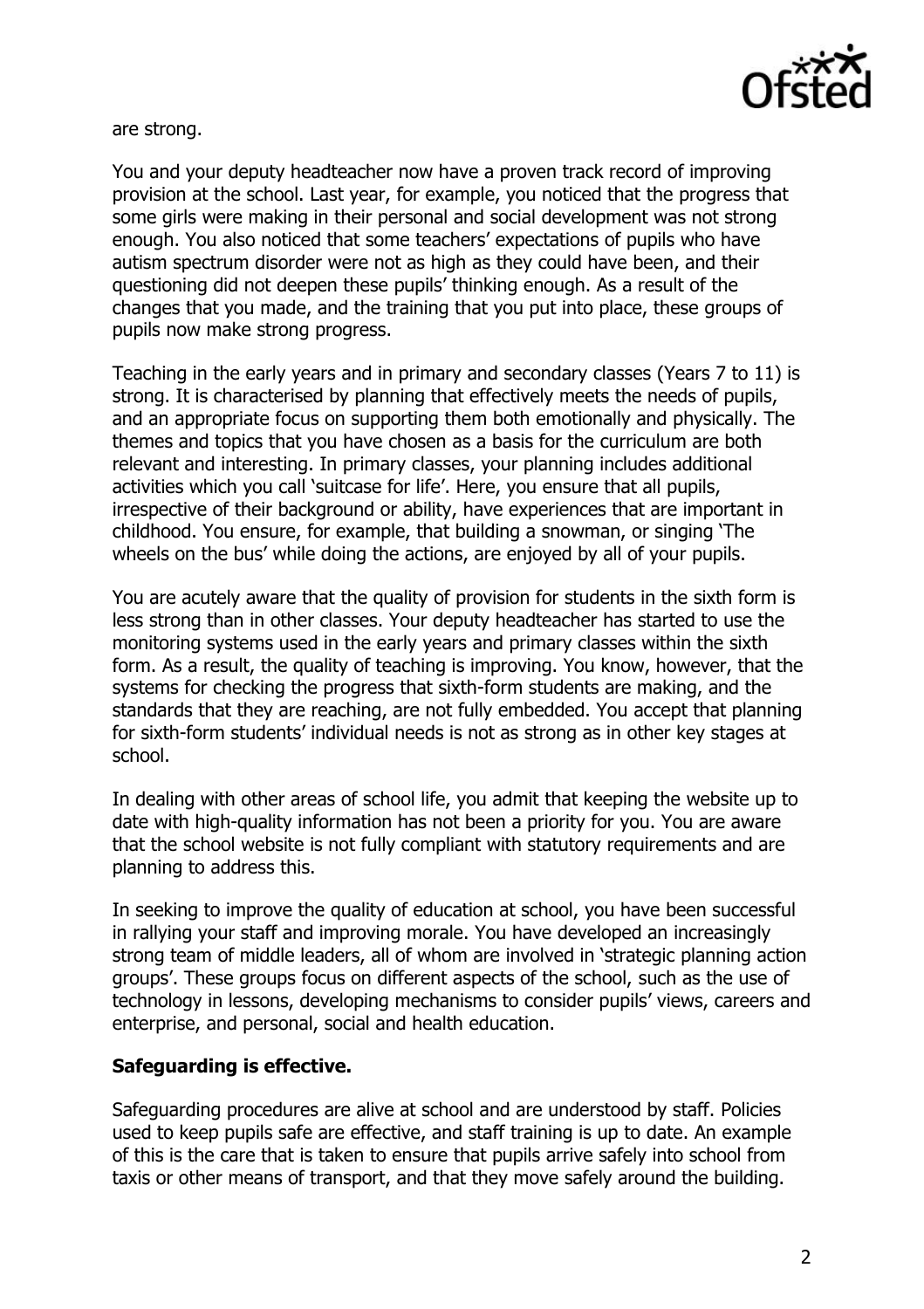

Pupils at your school are well cared for, and typically feel safe and secure. Staff are well equipped to deal with the additional medical needs that some of your pupils have. Additional therapies and support are also in place for some of these pupils, as required.

Students in the sixth form are happy. The curriculum is supporting them to develop their independence, and their social and personal skills. During our visit, inspectors observed students in lessons preparing a four-course lunch as part of their studies, and we dined together with them. Students talked animatedly about their work placements and told us all about their school with pride. They enjoy making and selling scones, including at the 'pop-up stall' in town. They were effusive about the time when they made their own sausages using a machine. They certainly enjoyed the karaoke in the hall after they had finished their lunch. You clearly offer experiences that support students' wider personal development, and they appreciate these efforts.

The plans that you have put in place to ensure that students are ready for when they have to leave school are strong, and you work well with other agencies to ensure that students have the support they need to this end. You are tenacious in this.

Pupils' attendance is relatively low, and the proportion of pupils that are persistently absent is high. This is primarily due to the health needs of many of your pupils, some of whom require regular hospital admissions. There are checks and balances in place to ensure that pupils are safe when they are not in school. We noted together, however, that the systems used to monitor the quality of teaching are more robust than those around attendance.

Policies and procedures, staff training, additional support for the health needs of your pupils, together with specific curriculum activities, all help to ensure that there is a culture of safeguarding at school.

## **Inspection findings**

- $\blacksquare$  As part of the inspection, I wanted to find out how effective your curriculum is in ensuring that the needs of your pupils are met. Inspection evidence confirms that topics, themes and planning engage pupils and support them as individuals to make strong progress. This is especially the case for pupils in the early years, and in primary and secondary classes. You teach pupils in classes according to their abilities rather than their chronological age, which helps teachers and teaching assistants support pupils' needs.
- Your teachers use a wide variety of information in order to assess how well individual pupils are progressing. They keenly observe pupils in lessons and make high-quality notes as to how pupils are developing. Teachers and other adults make good use of a 'post-it system' to capture any evidence of progress, and this, combined with an effective use of photographic evidence, helps teachers know what to plan next for individual pupils. This system is less robust in the sixth form. Nonetheless, the curriculum and your systems for checking pupils'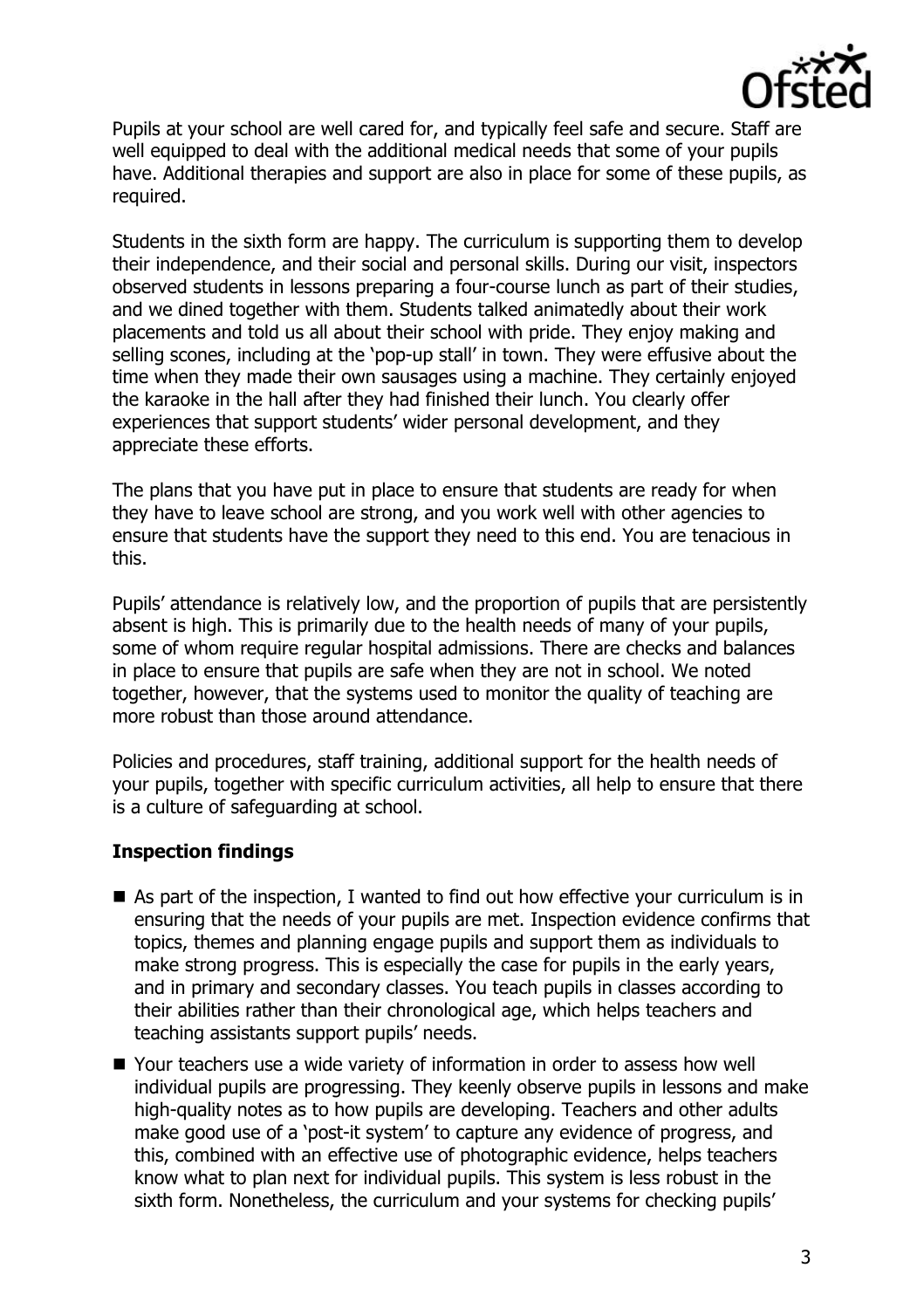

progress knit together well to ensure that your pupils make the progress of which they are capable.

- One of my areas of focus was the quality of education in the sixth form. Your honest self-evaluation and school development plans were already firmly focused on this area of school life. Work is well under way to improve sixth-form provision. Nonetheless, your sixth form has some significant strengths in the way that it develops students' independence and prepares them for life after school. Individual plans take note of students' interests and hopes. You use the mantra 'nothing about me without me' to make sure that students are always at the heart of the curriculum. Teachers plan lessons that engage students, but systems to pinpoint precise next steps for individuals are not as tight as they are in other classes.
- Your 'cause for concern' slips, on which teachers and other adults share information about any area of school life, whether this be pupil performance, safeguarding concerns or lesson planning, help you to identify any changes that you need to make. You indicated that these have been pivotal in some areas of development planning.
- One of my lines of questioning was around the effectiveness of leadership at school. I find you and the senior team to be highly effective, and your middle leaders to be developing their skills at a pace. Your governing body, although not currently at full capacity, is led by a chair and vice-chair who have both the skills and experience to support you and offer further challenge when needed.
- $\blacksquare$  In the previous inspection, the school was praised for the way in which it supported stakeholders and engaged with the local community. I wanted to see if this was still the case. You and other leaders have indeed ensured that this strength has both continued and developed. Of note is the 'passport to the future event' that you support, and that takes place at your school. Here, pupils receive information regarding employment, training, and health, social and residential provision as they prepare for adulthood.
- You work well with parents and carers, and share aspects of the curriculum with them, so that they too can observe their children and note any evidence of improvement in their skills or abilities. Sixth formers who were practising stripping and making beds were less excited about their parents knowing about, and then homing in on, this newly acquired skill!
- Although not an area of focus for this inspection, I note the quality of provision in the early years. This has been a strength of the school for several years now. Indeed, it is precisely the monitoring and pinpointing of children's next steps in the early years that has been extended to, and adapted for, other classes and key stages at school.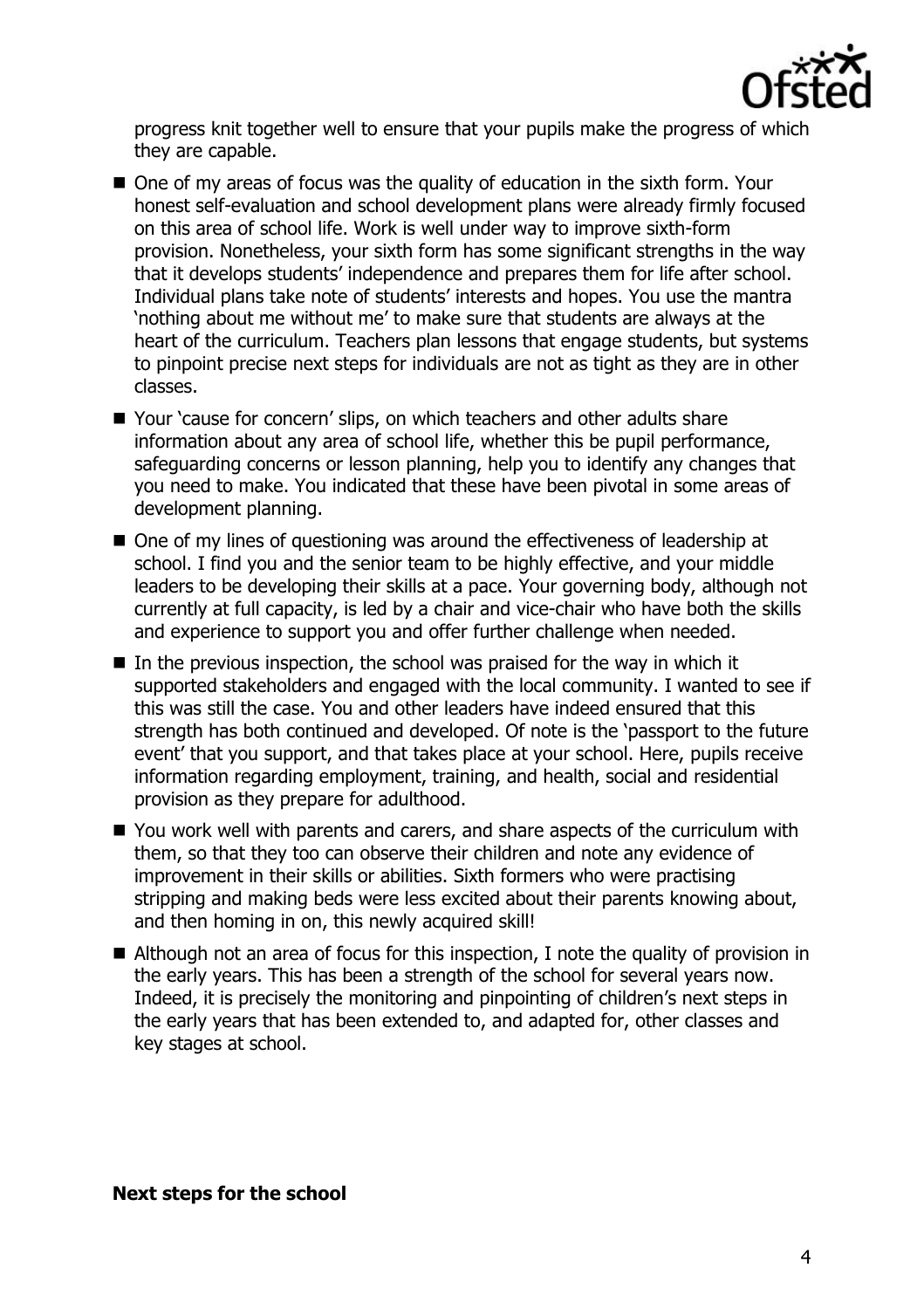

Leaders and those responsible for governance should ensure that:

- $\blacksquare$  systems for checking the progress that sixth-form students are making, and the standards that they are reaching, are fully embedded
- planning for sixth-form students' individual needs is as strong as it is in other key stages at school
- $\blacksquare$  the tracking and analysis of attendance data is improved
- $\blacksquare$  the school website is fully compliant with statutory requirements.

I am copying this letter to the chair of the governing body, the regional schools commissioner and the director of children's services for North Yorkshire. This letter will be published on the Ofsted website.

Yours sincerely

Michael Wardle **Her Majesty's Inspector**

## **Information about the inspection**

During this one-day inspection, I met with you, your deputy headteacher and school business manager. I also met a group of your middle leaders. You, together with your deputy headteacher, presented information detailing pupils' progress and attainment, the school's self-evaluation document and the school development plan. An inspector spoke with colleagues responsible for safeguarding and attendance. I spoke with two members of the governing body, including the chair. You and your deputy headteacher joined inspectors as we observed teaching and learning across the school. We met with a group of sixth-form students at lunchtime and spoke to other pupils at breaktime. We reviewed pupils' work from different year groups and different classes. I discussed the school's effectiveness with a representative of the local authority. We also reviewed a wide variety of documents, including those relating to safeguarding and policies on the school's website. I also considered the responses to Parent View.

This inspection particularly focused on a number of key questions:

- $\blacksquare$  How effective is the curriculum in meeting the needs of pupils at school? Do pupils still make strides in both their personal and academic development?
- Are sixth-form students pushed enough to make appropriate gains in their learning and to develop independence, so that they are fully prepared for the next stages of their lives?
- Are school leaders and governors tenacious in seeking excellence in all areas of school life, given the lack of compliance with statutory requirements on the website?